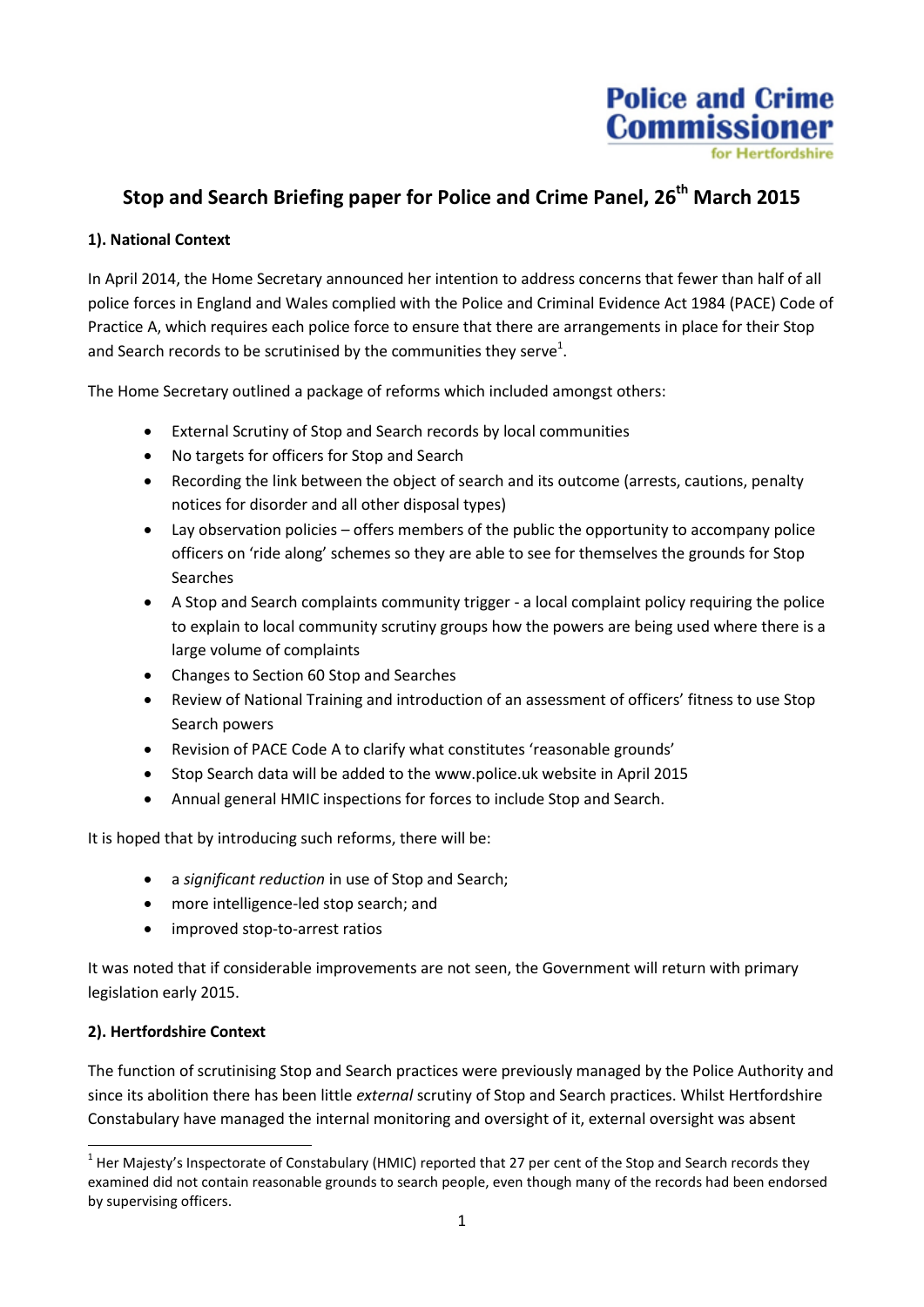which has meant much focus has been on looking to see if there were issues relating to disproportionality in the *type of people* stopped and searched rather than on the volume of searches and how this links to the outcomes achieved.

Since 2010/11 Hertfordshire Constabulary have seen year on year increases in the number of Stop Searches conducted Per Thousand Population, despite the national average for England and Wales showing a reduction. Figure 1 shows that the number of Stop Searches conducted by Hertfordshire Constabulary in 2011/12 stood at just under 10,000 stop searches per Thousand Population.



**Figure 1: Stop Searches per Thousand Population 2011/12 for Hertfordshire compared to all forces<sup>2</sup>**

Data shows that during 2012/13 to 2013/14 the number of stop searches in Hertfordshire continued to rise significantly and in 2013/14 stood in the top quartile for the number of Stop Searches per Thousand Population when compared to all forces and those within the Most Similar Group (MSG)<sup>3</sup> as shown in Figure 2.



**Figure 2: Stop Searches per Thousand Population for Hertfordshire compared to all forces**

<sup>1</sup> <sup>2</sup> Source: Crime Reduction and Community Safety Unit, Hertfordshire Constabulary

<sup>&</sup>lt;sup>3</sup> HMIC's 2013 MSG for Hertfordshire includes: Hampshire, Essex, Leicestershire, Sussex, Avon and Somerset, Staffordshire and Thames Valley.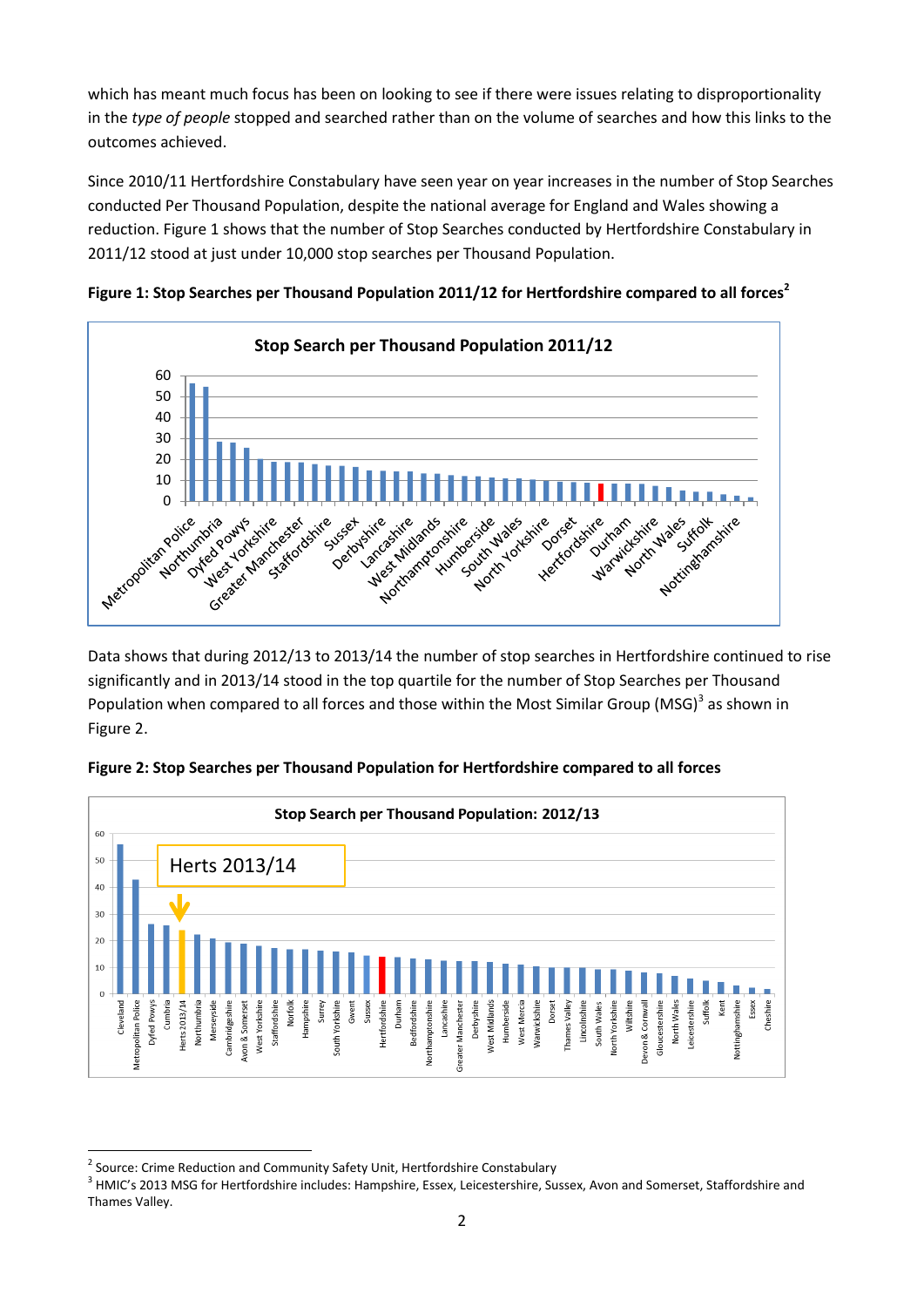Although few concerns have been raised by the public regarding Stop and Search practices, with only three complaints issued to the Constabulary during 2013, and none received at the Office of the Police and Crime Commissioner (OPCC) over the same period, the volume of stop searches has increased year on year with crime increasing by 11.6% during 2013/14. Coupled with this, the stop to arrest ratio in Hertfordshire was also far lower that the Home Secretary's expectation of 20%, averaging 10%<sup>4</sup> between 2011/12 and 2013/14 and arrest rate for drugs at 7%.

#### **3) Best use of Stop and Search**

In August 2014, Hertfordshire Constabulary asked to sign up to the Best Use of Stop Search Scheme to show their commitment to improve how Stop and Search was being applied in Hertfordshire and outlined though an Operational Action Plan how they, together with the OPCC and partners would seek to implement a range of measures outlined by the Home Secretary and HMIC. In doing so the Constabulary has sought to adopt a more focused and intelligent led approach to Stop Search, seeking to achieve an aspirational minimum of 20% of all Stop Searches resulting in an arrest and target those engaged in serious criminality leading to greater proportions of stop searches for acquisitive crime and for weapons, rather than low level drugs possession.

# **4). Stop and Search Community Scrutiny Panel**

The Home Secretary advised that as part of the Best Use of Stop and Search, responsibility for the external scrutiny should be owned and facilitated by those democratically charged with holding the Police to account. In London, the Mayor's Office for Policing and Crime (MOPAC) have set up a series of Borough panels which bring together volunteer representatives from the local community to provide a mechanism of local scrutiny. Hertfordshire Constabulary also recognised that independent scrutiny and oversight was needed and approached the OPCC to ask if an external independent scrutiny panel could be set up as they genuinely believed that community scrutiny would be beneficial.

# *4.1). Membership and Terms of Reference*

In November 2014 the OPCC undertook scoping work to see what models of external scrutiny were in place in other forces/PCC offices<sup>5</sup> and to build a panel for Hertfordshire. In line with national recommendations, it was agreed at the Community Safety Board in December 2014 that the panel should consist of 10-12 interested parties<sup>6</sup> with at least one nominated by each of the 10 Community Safety Partnerships (CSPs) who as far as possible reflect the demographics of Hertfordshire<sup>7</sup>. It was proposed that the countywide panel meet bi-monthly for two hours to undertake dip sampling on the Stop and Searches conducted across the county, to ensure they are PACE Code A compliant, and where necessary, are able to hold the respective Chief Inspectors to account on the evidence presented. It was agreed that where necessary, a deep dive of all Stop and Search forms would be undertaken if the dip sampling highlighted areas of concern in particular CSPs.

It was suggested by the Constabulary that if helpful, each member of the panel could receive training by the Crime Reduction and Community Safety Team on PACE Code A to help members better understand compliance and be able to challenge and scrutinise the Stop Search data, identifying any concerns, issues and areas of good practice and learning. It was further agreed that all minutes and supporting

**<sup>.</sup>**  $^{4}$  Of the 27,192 Stop Searches made by Hertfordshire Constabulary in 2013/14, only 10% resulted in an arrest.

<sup>&</sup>lt;sup>5</sup> See West Midlands and Bedfordshire Police and Crime Commissioners panels.

<sup>&</sup>lt;sup>6</sup> Currently there is no set criterion for membership. Other forces /OPCCs have invited employees of Community and Voluntary organisations to sit on the panels.

 $7$  Community Safety Managers can use the OWL network to find members.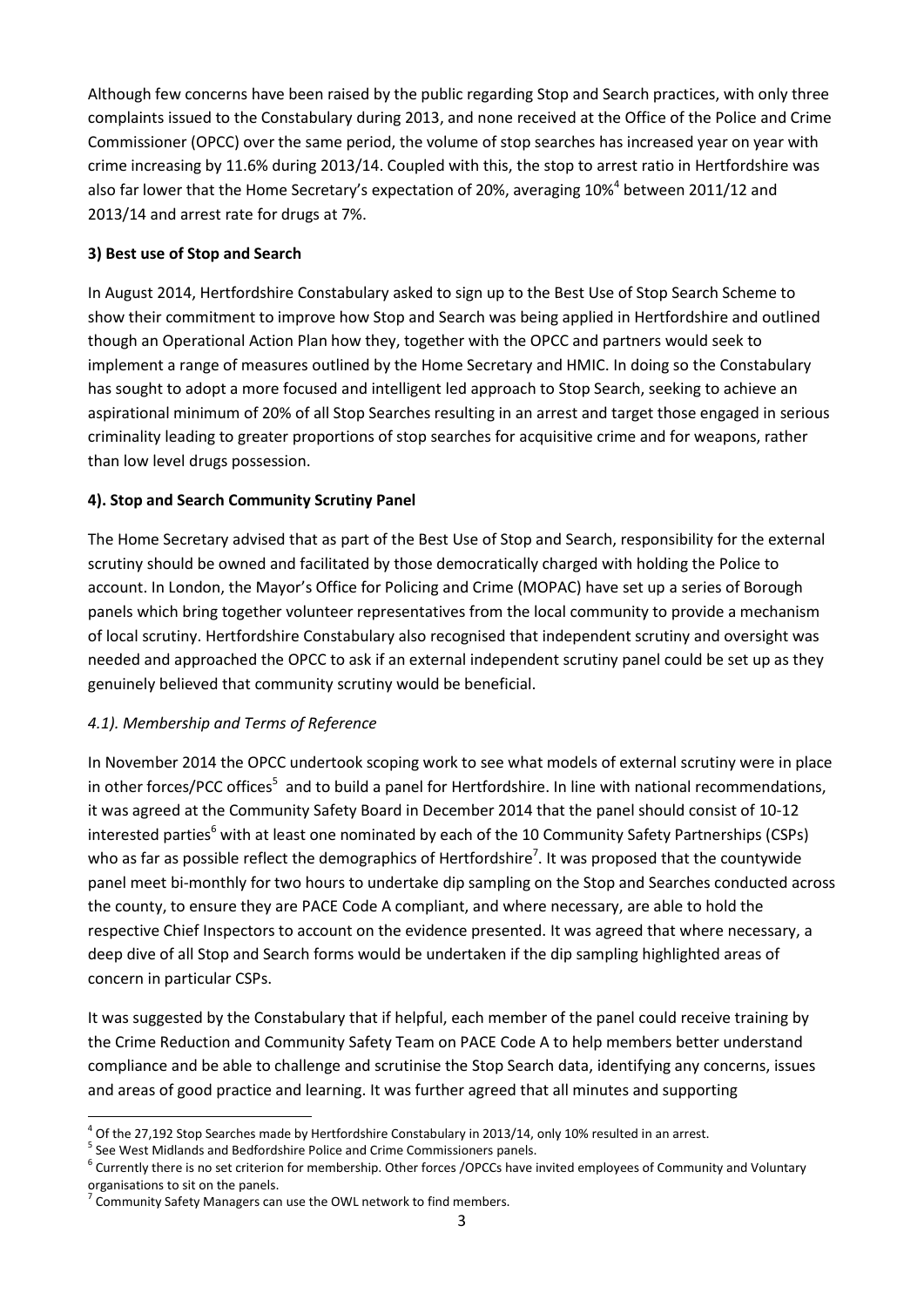documentation (including Terms of Reference) for the Panel would be made available on the OPCCs website to ensure transparency and scrutiny to the public.

# *4.2). District / Borough Community Scrutiny Panels*

The Community Safety Board suggested that each of the 10 CSPs also set up their own local dip sampling panel if community concerns indicate there is a need for scrutiny in that area. If set up, these CSP panels would review the overall number of Stop Searches in that district/Borough and ratio to arrest rates in order to assess compliance and monitor local issues that arise with any concerns found at those local boards feeding back to the countrywide panel.

# *4.3). Monitoring arrangements- RAGs and Community Safety Board*

It is expected that a summary report of the findings from the dip sampling undertaken by the Countywide Scrutiny panel will be reviewed at the quarterly Community Safety Board, which is chaired by the Police and Crime Commissioner. This will include information on the number of Stop Searches per month in relation to: object of search; ethnicity/gender/age per thousand population; District and Borough comparison; and arrest rate. Oversight of the Stop Search figures will also be viewed by the community safety partners in each of the 10 Responsible Authority Group (RAG) meetings as part of the Chief Inspectors reporting of the crime dashboard.

# **5). HMIC Inspection, January 2015**

**.** 

Since Hertfordshire Constabulary introduced Best Use of Stop and Search a systematic programme of training has been underway to support front line officers to better understand why and how officers should be using Stop Search to ensure they better understand the legal framework for Stop Searches and have reasonable grounds to carry out the searches to demonstrate that it is proportionate<sup>8</sup>.

In January 2015, HMIC returned to Hertfordshire Constabulary as part of their national inspection programme to examine the progress against HMICs report into Stop and Search in 2013 as well as the Home Secretary's new commission to examine police powers to stop motor vehicles and strip search people. HMIC's debrief of the Hertfordshire inspection praised Hertfordshire Constabulary for the increase in the level of monitoring and management which had improved from 40% to 90% since the Constabulary signed up to Best Use of Stop and Search and found that good governance structures are in place through the Strategic Stop and Search Board and dip sampling process undertaken by the Crime Reduction and Community Safety Team.

HMIC also found evidence in their inspection of behaviour change by front line officers as a result of internal communication and training about Stop and Search. Findings from their focus groups showed that some officers were worried about the implications of using the power if it did not actively achieve a positive outcome and expressed concerns that if the power was misused it would be taken away. HMIC suggested that the Constabulary put together a 'myth busting' document which outlines exactly how officers should be approaching stop search. Their inspection acknowledged the whilst the Chief Constable has given officers a clear message that there are no targets for Stop Search, and that officers should use it as a tactic where appropriate to do so, the message is still being misinterpreted by a some frontline officers.

 $8$  The Constabulary wanted to examine whether police officers are using reasonable grounds for suspicione.g. whether what they said they *stopped* them for matched what they *searched* them for.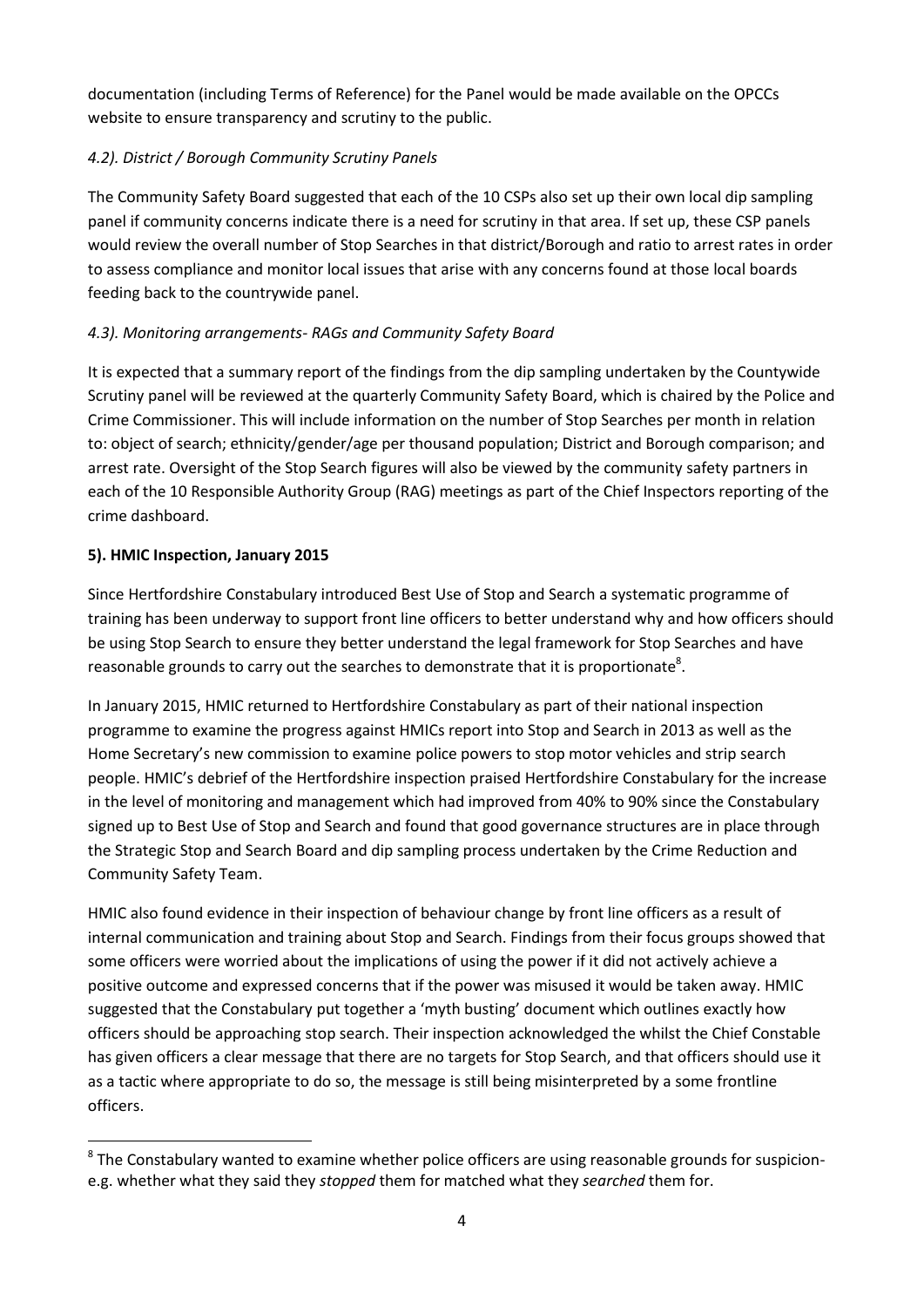#### **6). Current performance of Stop and Search**

The latest performance data on Stop and Search figures shows that since Hertfordshire Constabulary adopted Best Use of Stop Search Scheme in August 2014, the force arrest rate has started to show a steady improvement with a decline in the volume of Stop Searches taking place, an increase in the stop to arrest ratio from 10% to 13%, and total positive disposal rate standing at 27.3%, as illustrated in Figures 3 and 4.



**Figure 3: Monthly number of Stop Searches for drugs and % of arrests and other positive outcomes<sup>9</sup>**

**Figure 4: Monthly number of Stop Searches for acquisitive crime and % of arrests and other positive outcomes**



The trends outlined in figure 4 reflect the guidance issued by the Home Secretary to target those engaged in serious criminality, rather than low level drug possession and ensure that officers are being more intelligence-led with their stop searches.

Figure 5 below breaks down the number of Stop Searches, arrests and positive disposals across the 10 Community Safety Partnerships (CSPs) since the start of the Best Use of Stop Search in August 2014 and covers the period to 3<sup>rd</sup> March 2015. Overall the data shows an improving picture for the combined positive

**.** 

 $^9$  Source: Hertfordshire Constabulary, Figures presented at the Community Safety Board, 5<sup>th</sup> March 2015.